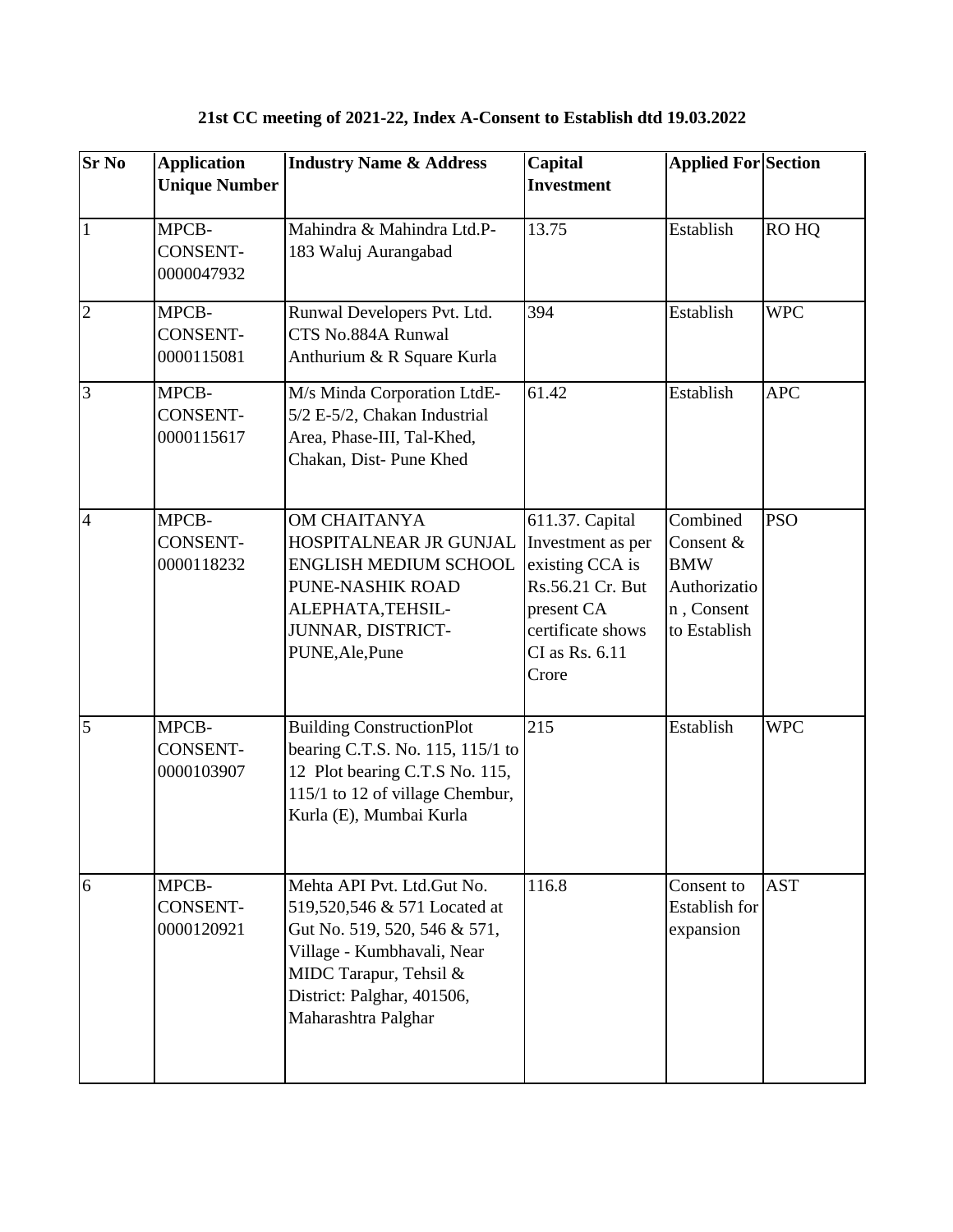| $\overline{7}$ | MPCB-<br><b>CONSENT-</b><br>0000091934 | <b>Shree Venkatesh Constructions</b><br>Promoters & Developers, Shree<br>Venkatesh Creators Promoters &<br>Developer, 67A/Hissa No<br>$(6+7+8A+8B+9A+9B+10A+10$<br>B+10C) B T Kawade Road,<br>Ghorpadi, Pune Haveli                                                                | 114.08 | Establish | <b>WPC</b> |
|----------------|----------------------------------------|------------------------------------------------------------------------------------------------------------------------------------------------------------------------------------------------------------------------------------------------------------------------------------|--------|-----------|------------|
| 8              | MPCB-<br><b>CONSENT-</b><br>0000121648 | Arthveda Northstar (Pune)<br>Realty Pvt. Ltd., Gat No. 21<br><b>Bhukum Mulshi</b>                                                                                                                                                                                                  | 292    | Establish | <b>WPC</b> |
| 9              | MPCB-<br><b>CONSENT-</b><br>0000122710 | K.R. Mali Builders &<br>Developers P. Ltd., CTS No.<br>675/12(pt), 869, 870(pt), 871,<br>872, 876(pt), 878, 1062(pt) CTS<br>No. 675/12(pt), 869, 870(pt),<br>871, 872, 876(pt), 878, 1062(pt)<br>of Eksar Village Borivali<br>Mumbai                                               | 115.44 | Establish | <b>WPC</b> |
| 10             | MPCB-<br><b>CONSENT-</b><br>0000123031 | M/s. Shweta Infrastructure &<br>Housing (I) Pvt Ltd. same as<br>location of Unit Revalidation in<br><b>CTE</b> for Residential project<br>Amozon at S.No. 44/2,<br>Anandwali Shivar, Taluka &<br>District Nashik by M/s. Shweta<br>Infrastructure & Housing (I) Pvt<br>Ltd. Nashik | 118.88 | Establish | <b>WPC</b> |
| 11             | MPCB-<br><b>CONSENT-</b><br>0000122584 | Commercial project by<br>KOLTEPATIL DEVELOPERS<br>LIMITEDC. S. No. 198/1B/B<br>Lohgaon, (Viman Nagar), Pune<br>Haveli                                                                                                                                                              | 263.97 | Establish | <b>WPC</b> |
| 12             | MPCB-<br>CONSENT-<br>0000123859        | M/s Space DevelopersC.T.S No.<br>351/1 to 110, 575, 575/1 to 9<br>Shivdarshan SRA Co-Op, Hsg.<br>Soc. Ltd. on Slum plot C.T.S<br>No. 351/1 to 110, 575, 575/1 to<br>9 of Village Kanjur, Near<br>Mangatram Petrol Pump, Off<br>L.B.S Marg, Bhandup (W). S<br>ward, Mumbai-78 Kurla | 200    | Establish | <b>WPC</b> |